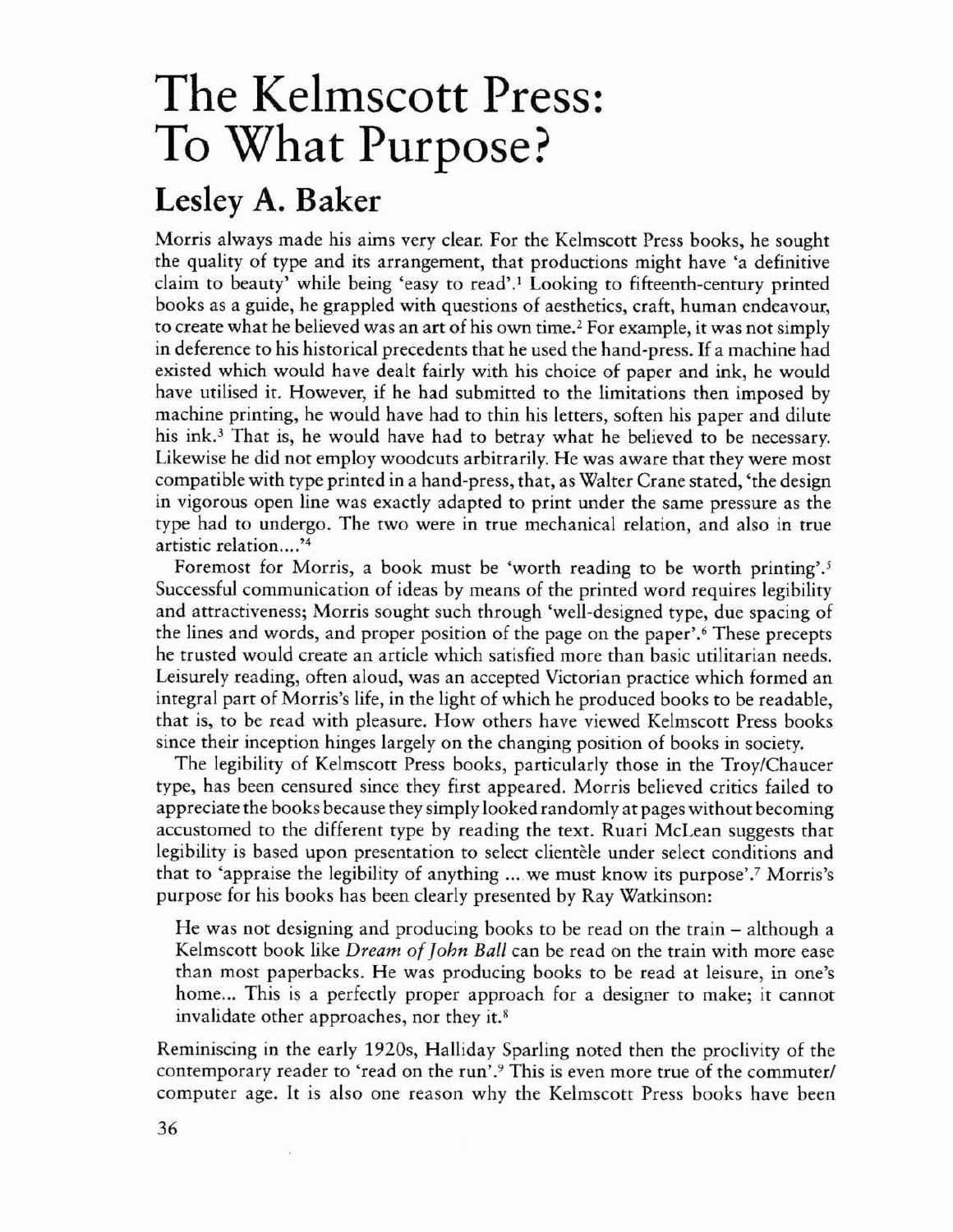relegated to collectors' items rather than fulfilling their purpose as useful articles of artistic merit.

In his essay 'Printing' (1893)1° Morris explained simply yet in considerable detail the goals for which he strove in his type design and layout. He also explained just as simply his views about the weaknesses in current printed works. He stressed his desire for purity of line, letters possessing correct shape and distinction, printed pages of solidity and proportion, paper and ink of character and quality. He often found modern books not even 'vitally ugly' but worse – 'helpless and dead'. In contrast, those that he studied as his historical models were 'alive all over', the result 'a visible work of art'.<sup>11</sup> One reason for his choice of Batchelor paper was to revive this effect: not only did it take the ink clearly, to produce a distinct type impression, but also the irregularity of surface allowed 'a play of light and shade upon the page which gives it life'.<sup>12</sup> It is only by the deliberate consideration and contrasting of Kelmscott Press books and modern mass·produced books that Morris's points may be absorbed.

Of Kelmscott Press books Fiona MacCarthy has recently highlighted the 'accumulation of initial words, frames for woodcuts, special lettering for title pages, decorative borders and printers' marks';13 and William Peterson the 'extensive decoration' such that 'the visual richness of the books has proved a stumbling-block to many in our own century, for it has been argued that Morris's pages are as cluttered as a Victorian parlour'.<sup>14</sup> In fact, most Kelmscott Press books are straightforward, with unobtrusive initial letters and occasional borders. While each book is treated differently, in keeping with its subject-matter, all share an arrangement and placement of type presented by means of a sharply inked impression. It is this that gives them their distinctiveness.

Morris understood the desire of a book collector to 'hold and stroke'<sup>15</sup> acquired wares, but he also looked beyond this: 'let us say concerning the Book, that to coset and hug it up as a material piece of goods, is surely natural to a man who cares about the ideas that lie betwixt its boards...'<sup>16</sup> It is only by reading Kelmscott Press books that one might both experience the ideas of the authors represented and assimilate Morris's beliefs concerning the artistic unity essential to such useful articles.

## NOTES

- <sup>1</sup> William Peterson (ed.), *The Ideal Book*, (Berkeley: University of California Press 1982), p. 75.
- <sup>2</sup> Sce 'The Lesser Arts' in A. L. Morron (ed.), *Political Writings of WiUiam Morris,* (London: Lawrence & Wishart 1973), p. 44.
- <sup>3</sup> H. Halliday Sparling, *The Kelmscott Press and William Morris Master-Craftsman,* (Folkestone: Dawson 1975), p. 120.
- <sup>4</sup> Walter Crane, *The Bases of Design*, (London: George Bell & Sons 1904), p. 118.
- *<sup>S</sup> The Kelmscott Press and William Morris Master-Craftsman,* op. cit., p. 91.
- *<sup>6</sup> The Ideal Book,* op. cit., p. 66.
- <sup>7</sup> Ruari McLean, *Typography,* (London: Thames & Hudson 1988), p. 42.
- <sup>8</sup> Ray Watkinson, *William Morris as Designer,* (London: Studio Vista 1967), p. 63.
- <sup>9</sup> *The Kelmscott Press and Wlilliam Morris Master-Craftsman,* op. cit., p. 1.
- *" The Ideal Book,* op. cit., pp. 59-66.
- $11$  ibid., pp. 36-37.